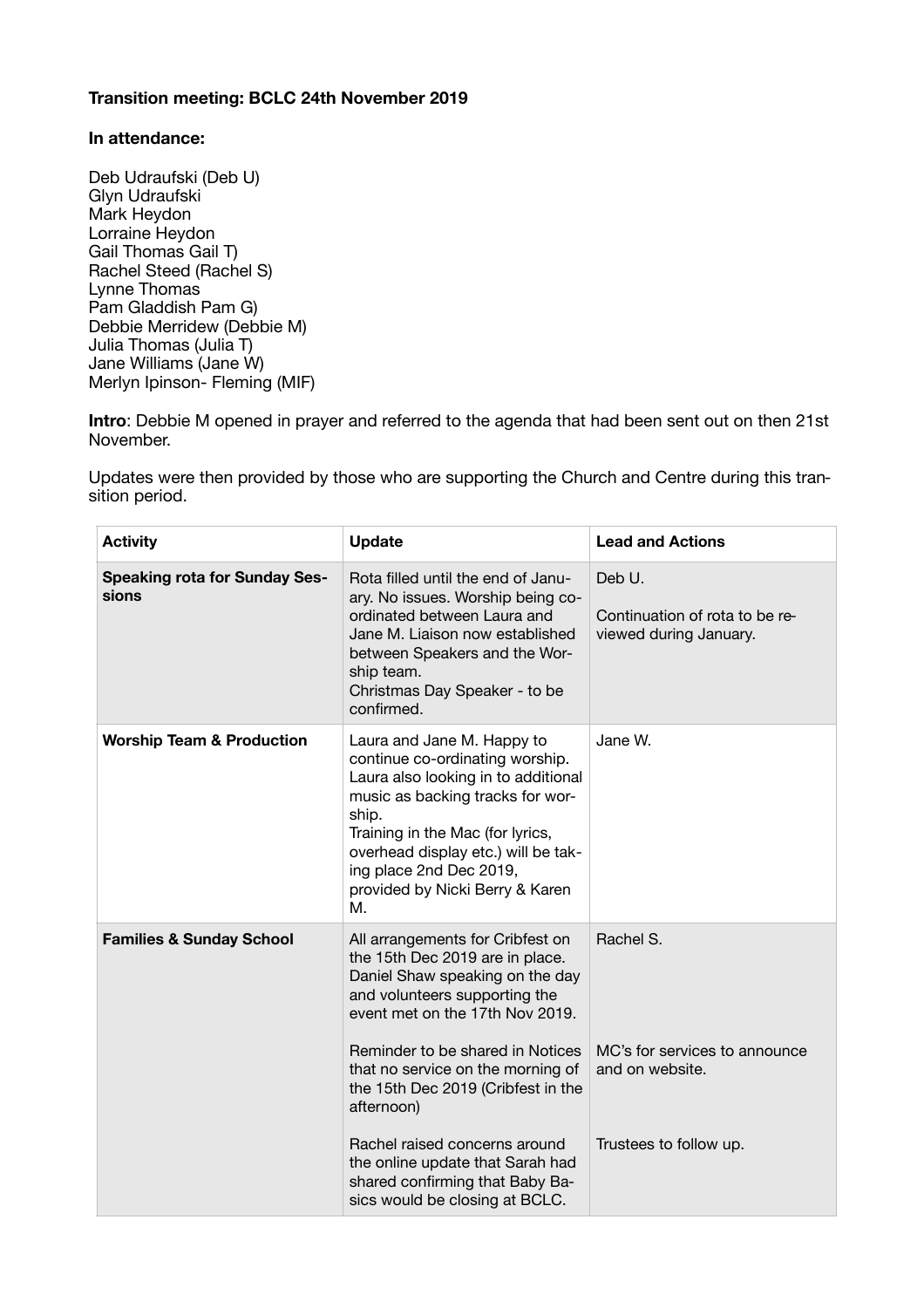| <b>Life Centre Management</b> | Centre closed from the 20th<br>December 2019 - 6th Jan (during<br>the week).<br>Julia advised that there were<br>some concerns had been raised<br>by centre staff and that Nigel was<br>looking in to this.                                                                                                                                                        | Mark P has discussed a list of<br>priorities for building mainten-<br>ance with Nigel and these are<br>being reviewed in terms of prior-<br>ity with Treasurer & Trustees with<br>an action plan to be agreed<br>linked to available funding. |
|-------------------------------|--------------------------------------------------------------------------------------------------------------------------------------------------------------------------------------------------------------------------------------------------------------------------------------------------------------------------------------------------------------------|-----------------------------------------------------------------------------------------------------------------------------------------------------------------------------------------------------------------------------------------------|
|                               | Debbie M confirmed that the<br>trustees had received a senior<br>pastors update and that Nigel<br>was continuing handover with<br>Mark P., supporting daily by<br>phone and also attending the<br>Centre during the week for face<br>to face support and any required<br>meetings and that this would<br>continue until his departure date<br>on the 8th Dec 2019. | Debbie M meeting with Nigel on<br>the 28th Nov 2019.                                                                                                                                                                                          |
|                               | Pam G confirmed that she had<br>informed our insurers of our su-<br>pervised use of candles at the at<br>the Cribfest Carol service 15th<br>Dec 2019. It was also agreed that<br>there would need to be a Health<br>and Safety risk assessment form<br>completed for the activity and<br>that Mark P could provide the<br>form if requested.                       | Rachel to follow up getting a<br>copy of form from Mark P.                                                                                                                                                                                    |
|                               | Hygiene Certificates - Rachel S<br>raised concerns surrounding the<br>status of certificates for the pre-<br>paration of food during Brunch<br>Clubs and also with those who<br>had formerly had certificates be-<br>fore leaving or retiring.                                                                                                                     | Trustees to clarify status and<br>levels of certificates linked to Kit-<br>chens, food preparation, person-<br>al vs charity certificates and the<br>status if food sold or given away.                                                       |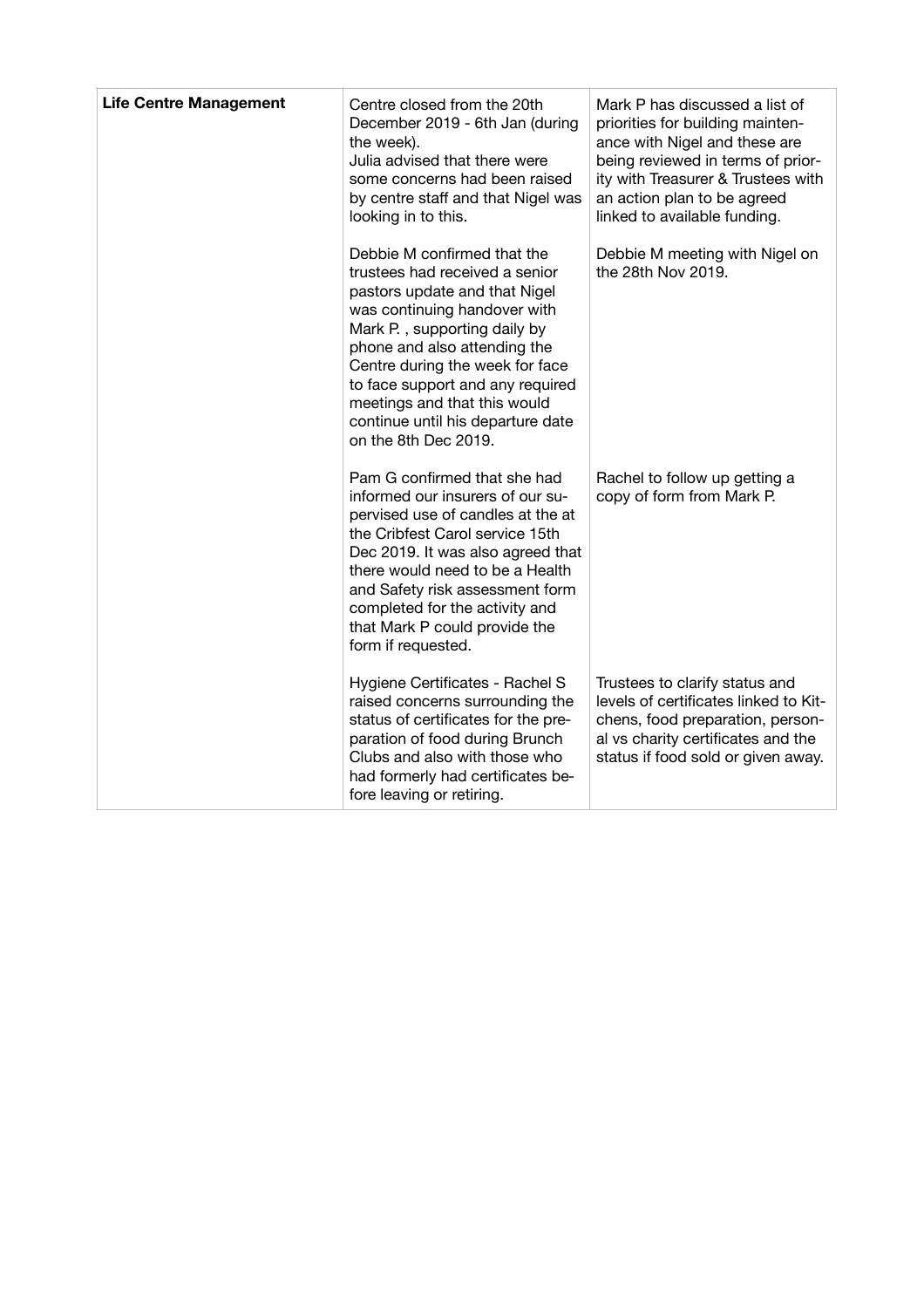| Offer of sponsorship for<br><b>Christmas Hampers</b> | Debbie M. advised that Jonny<br>Matthews had been offered the<br>opportunity for BCLC Hampers<br>to be sponsored this year<br>(hamper contents are usually<br>supported by partner and com-<br>munity donations) from Payton,<br>Jewell & Caines.<br>Gail T. Confirmed that there were<br>usually a minimum of 15 hampers<br>prepared and distributed<br>throughout the village and sur-<br>rounding areas and that each<br>basket cost approximately £22<br>pounds. Rachel also discussed<br>the potential need of Brunch club<br>users to access the hampers and<br>that it would be an opportunity to<br>leave some at the back of the hall<br>on the day of the Cribfest event,<br>with the clarity that those who<br>needed them can take them as<br>well as partners, discreetly. | Debbbie M. To confirm accept-<br>ance of the offer but also to clari-<br>fy the VLE of sponsorship against<br>need so that donations can still<br>be encouraged from the church<br>and community to support this<br>ministry.<br>Aim would be to create around<br>22 Hampers for distribution<br>between the 15th and 22nd<br>December 2019. |
|------------------------------------------------------|-----------------------------------------------------------------------------------------------------------------------------------------------------------------------------------------------------------------------------------------------------------------------------------------------------------------------------------------------------------------------------------------------------------------------------------------------------------------------------------------------------------------------------------------------------------------------------------------------------------------------------------------------------------------------------------------------------------------------------------------------------------------------------------------|----------------------------------------------------------------------------------------------------------------------------------------------------------------------------------------------------------------------------------------------------------------------------------------------------------------------------------------------|
|------------------------------------------------------|-----------------------------------------------------------------------------------------------------------------------------------------------------------------------------------------------------------------------------------------------------------------------------------------------------------------------------------------------------------------------------------------------------------------------------------------------------------------------------------------------------------------------------------------------------------------------------------------------------------------------------------------------------------------------------------------------------------------------------------------------------------------------------------------|----------------------------------------------------------------------------------------------------------------------------------------------------------------------------------------------------------------------------------------------------------------------------------------------------------------------------------------------|